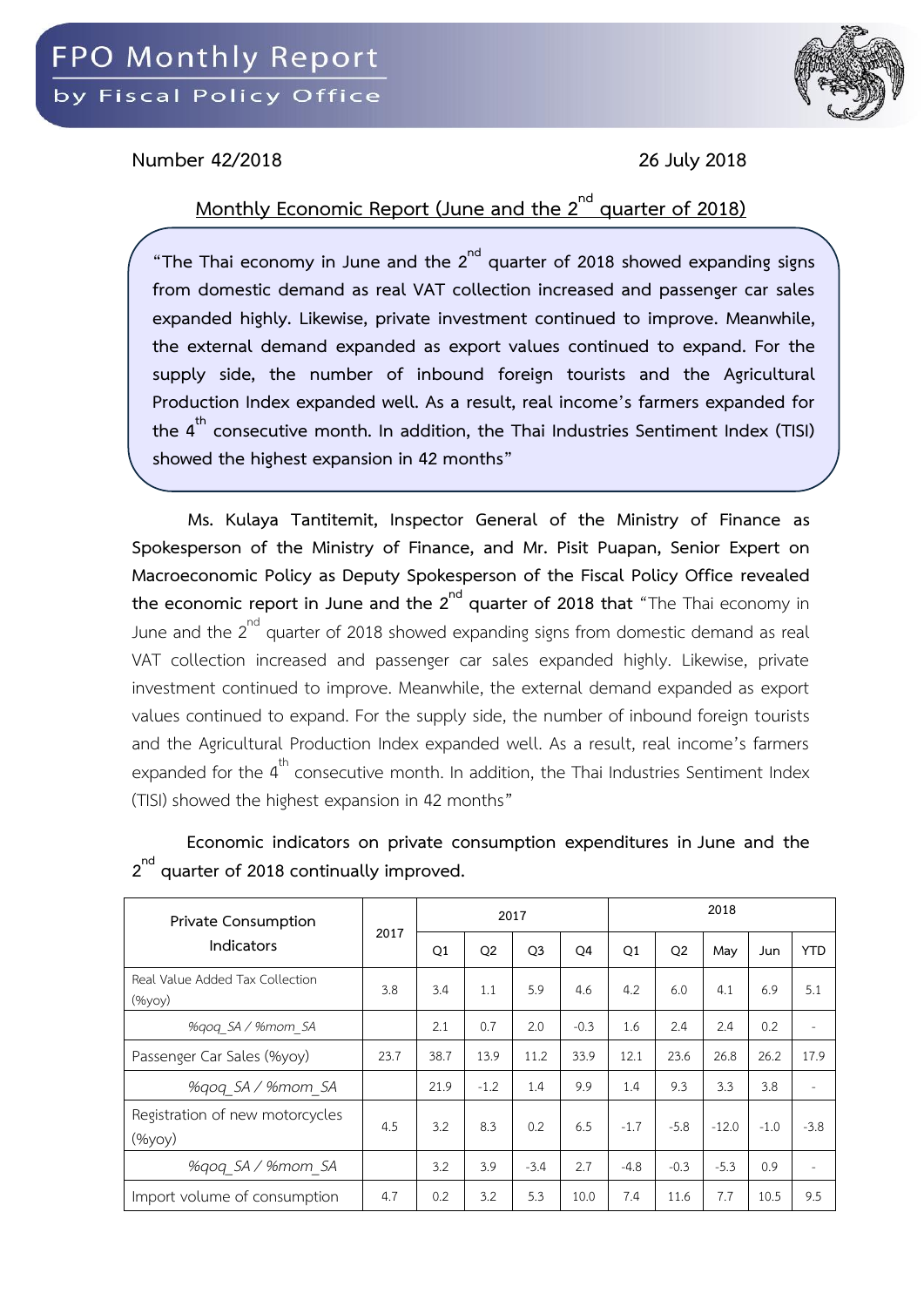| Private Consumption                          |      |      |                | 2017           |        | 2018   |                |      |        |            |  |  |
|----------------------------------------------|------|------|----------------|----------------|--------|--------|----------------|------|--------|------------|--|--|
| <b>Indicators</b>                            | 2017 | Q1   | Q <sub>2</sub> | Q <sub>3</sub> | Q4     | Q1     | Q <sub>2</sub> | May  | Jun    | <b>YTD</b> |  |  |
| goods (%yoy)                                 |      |      |                |                |        |        |                |      |        |            |  |  |
| %gog SA / %mom SA                            |      | 4.2  | 0.9            | 1.7            | 3.1    | 1.3    | 5.2            | 0.6  | $-1.7$ |            |  |  |
| Farmers' real incomes<br>(calculated by FPO) | 2.8  | 17.9 | 14.0           | $-2.9$         | $-8.5$ | $-2.8$ | 4.9            | 6.7  | 3.2    | 0.5        |  |  |
| Consumer Confidence Index                    | 64.0 | 64.2 | 64.4           | 62.4           | 65.2   | 66.6   | 67.5           | 66.9 | 67.9   | 67.1       |  |  |

**Economic indicators on private investment in June 2018 expanded particularly the investment in equipment and machinery.**

|                                                 |        |        |                | 2017           |        | 2018 |                |        |        |            |  |  |
|-------------------------------------------------|--------|--------|----------------|----------------|--------|------|----------------|--------|--------|------------|--|--|
| Private Investment Indicators                   | 2017   | Q1     | Q <sub>2</sub> | Q <sub>3</sub> | Q4     | Q1   | Q <sub>2</sub> | May    | Jun    | <b>YTD</b> |  |  |
| Machinery and equipment                         |        |        |                |                |        |      |                |        |        |            |  |  |
| sector                                          |        |        |                |                |        |      |                |        |        |            |  |  |
| Commercial car sales (%yoy)                     | 7.5    | 5.3    | 2.2            | 12.8           | 9.5    | 13.0 | 28.2           | 28.6   | 25.6   | 20.0       |  |  |
| %gog SA / %mom SA                               |        | 6.4    | 0.9            | 4.0            | $-1.4$ | 9.2  | 14.0           | $-2.3$ | $-1.5$ |            |  |  |
| Import volume of capital goods<br>$(\%$ yoy $)$ | 6.3    | 1.2    | 9.8            | 8.4            | 6.2    | 8.9  | 5.6            | 7.3    | 6.0    | 7.3        |  |  |
| %gog SA / %mom SA                               |        | 1.5    | 2.4            | 1.5            | 0.6    | 4.0  | $-0.2$         | 6.5    | $-3.0$ |            |  |  |
| Construction sector                             |        |        |                |                |        |      |                |        |        |            |  |  |
| Cement sales (%yoy)                             | 1.3    | 0.5    | $-1.6$         | 3.5            | 3.1    | 1.6  | 4.0            | 8.1    | 3.4    | 2.7        |  |  |
| %gog SA / %mom SA                               |        | 2.9    | $-3.4$         | 0.6            | 3.1    | 1.1  | $-0.8$         | 2.1    | 0.5    |            |  |  |
| Construction Materials Price Index<br>(CMI)     | 1.9    | 2.0    | $-1.0$         | 3.0            | 3.6    | 2.8  | 3.6            | 3.8    | 4.4    | 3.2        |  |  |
| Real estate tax collection (%yoy)               | $-0.9$ | $-9.7$ | $-8.4$         | 12.3           | 3.1    | 14.8 | 15.2           | 14.7   | 9.0    | 15.0       |  |  |
| %gog SA / %mom SA                               |        | $-3.6$ | 3.5            | 7.4            | $-4.1$ | 7.8  | 3.6            | 3.1    | 3.7    |            |  |  |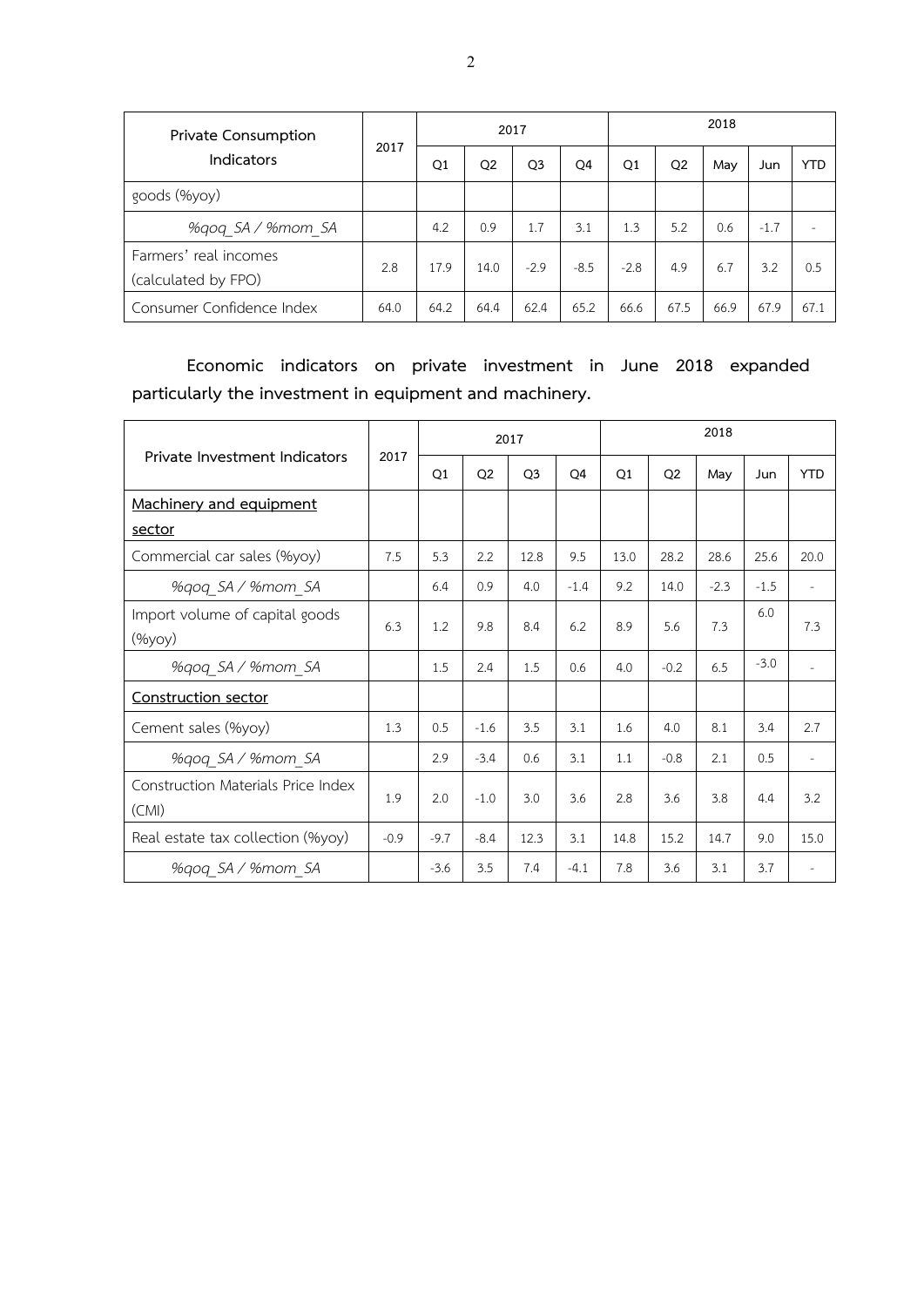**Main trading partners (16 countries) 2017 2017 2018 (Export shares 2016 >> 2017 ) Q1 Q2 Q3 Q4 Q1 Q2 Apr May Jun YTD** Exports to the world (%yoy) 9.9 4.8 10.7 12.3 11.6 11.3 10.6 12.4 11.4 8.2 11.0 1. China (11.0% >> 12.4%) 24.0 37.0 26.6 22.0 14.1 0.3 15.1 19.1 14.7 11.8 7.5 2. U.S.A. (11.0% >> 11.2%) 8.5 7.6 7.2 8.3 10.7 9.0 6.6 9.4 3.9 6.9 7.7 3. Japan (9.5% >> 9.4%) 7.7 -3.6 16.4 10.4 9.1 24.9 11.2 16.0 11.6 7.3 17.9 4. EU (9.3% >> 9.1%) 8.1 8.7 5.5 6.8 11.3 10.5 11.1 18.5 10.0 6.1 10.8 5. Australia (5.6% >> 5.3%) 3.5 -0.5 -2.0 0.3 17.4 13.8 10.3 17.0 20.9 -4.6 12.0 6. Hong Kong (5.3% >> 5.2%) 7.2 5.9 13.1 7.7 2.8 1.7 9.8 13.6 2.2 13.7 5.6 7. Vietnam (4.4% >> 4.9%) 22.9 23.4 25.7 25.8 17.7 18.6 6.5 11.5 2.4 6.6 12.2 8. Malaysia (4.5% >> 4.4%) 7.4 -3.7 7.4 10.0 16.5 15.5 12.0 9.7 22.3 4.3 13.7 9. Middle East (4.2% >> 3.8%)  $\begin{vmatrix} -1.8 \\ -1.9 \end{vmatrix}$  4.6  $\begin{vmatrix} 5.0 \\ 5.0 \\ 7.1 \end{vmatrix}$  10.7  $\begin{vmatrix} -10.4 \\ -10.4 \end{vmatrix}$  -5.1  $\begin{vmatrix} -14.1 \\ -14.1 \end{vmatrix}$  -10.8  $\begin{vmatrix} -0.4 \\ -1.4 \end{vmatrix}$ 10. Indonesia (3.8% >> 3.7%) 8.2 -7.7 21.4 2.6 20.2 18.3 7.8 5.7 8.3 9.3 12.7 11. Singapore (3.8% >> 3.5%) 0.8 -20.2 34.2 -0.1 -1.9 12.1 -7.6 -30.3 -5.9 15.4 1.4 12. Philippines (3.0% >> 2.9%) 8.6 0.6 6.2 8.6 18.8 14.0 22.9 12.9 33.4 21.5 18.4 13. Africa (2.9% >> 2.9%) 10.9 0.3 3.3 19.7 20.3 20.7 18.3 19.5 21.6 14.7 19.5 14. India (2.4% >> 2.7%) 25.7 17.7 13.0 27.4 46.3 31.6 27.0 28.7 31.2 20.9 29.3 15. South Korea (1.9% >> 2.0%) | 14.4 | 23.2 | 24.1 | 11.8 | 0.7 | 5.1 | 10.7 | 10.2 | 16.9 | 5.5 | 7.9 16. Taiwan (1.6% >> 1.7%) | 19.0 | 16.4 | 22.7 | 24.9 | 11.9 | 11.0 | 0.0 | -4.2 | -3.8 | 7.8 | 5.0 PS.ASEAN-9 (25.4% >> 25.2%) 8.9 0.4 14.9 9.6 11.2 14.8 12.4 5.8 14.8 16.0 13.6 PS.ASEAN-5 (15.1% >> 14.6%) 6.1 -8.5 17.1 5.2 13.2 15.2 7.6 -2.4 12.9 11.7 11.2 PS.Indochina-4 (10.3% >> 10.6%) 12.9 15.6 11.7 16.3 8.9 14.3 19.6 19.2 17.3 22.5 16.9

**External demand as reflected by export values in June 2018 were 21.8 billion USD expanding for 16 th consecutive month at 8.2 percent per year.**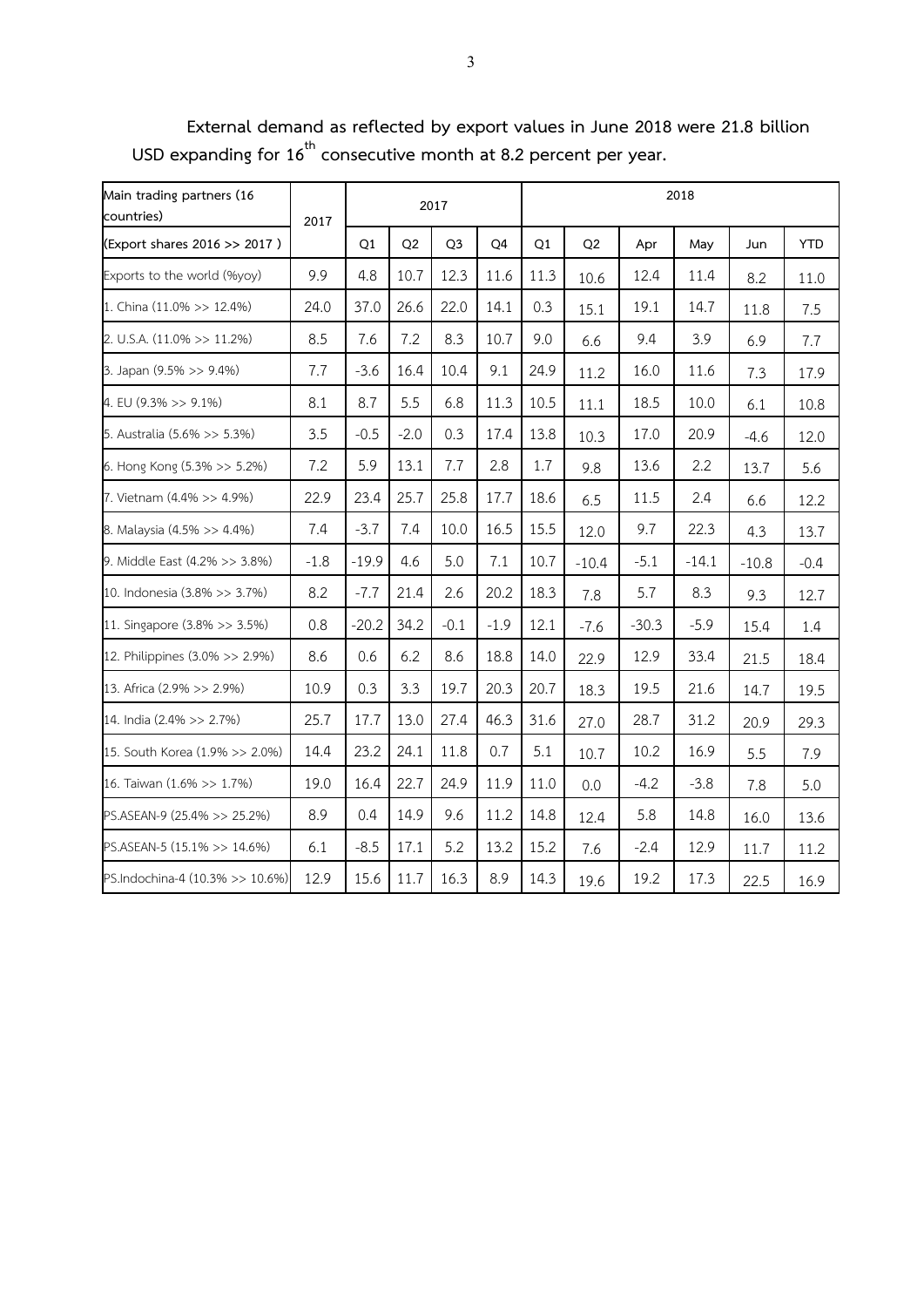**Supply-side indicators were supported by Agricultural Product Index (API) which expanded well, while the number of inbound foreign tourists increased as well.**

| Supply Side Indicators                            |      |        |                | 2017           |                | 2018 |                |        |        |        |            |  |  |
|---------------------------------------------------|------|--------|----------------|----------------|----------------|------|----------------|--------|--------|--------|------------|--|--|
|                                                   | 2017 | Q1     | Q <sub>2</sub> | Q <sub>3</sub> | O <sub>4</sub> | Q1   | Q <sub>2</sub> | Apr    | May    | Jun    | <b>YTD</b> |  |  |
| Agricultural Production Index<br>$(\%$ yoy $)$    | 5.7  | 7.2    | 15.7           | 11.0           | $-2.3$         | 11.3 | 12.9           | 16.5   | 13.5   | 8.2    | 12.0       |  |  |
| %gog SA / %mom SA                                 |      | $-2.6$ | 4.9            | $-1.0$         | $-3.6$         | 11.4 | 6.0            | 5.6    | $-7.6$ | $-5.1$ |            |  |  |
| Thai Industries Sentiment<br>Index (TISI) (level) | 86.3 | 87.0   | 85.5           | 85.2           | 87.3           | 90.5 | 90.3           | 89.1   | 90.2   | 91.7   | 90.6       |  |  |
| Number of Inbound Foreign<br>Tourists (%yoy)      | 8.8  | 2.1    | 8.3            | 6.4            | 19.5           | 15.4 | 9.1            | 9.4    | 6.4    | 11.6   | 12.5       |  |  |
| %gog SA / %mom SA                                 |      | 10.0   | 5.6            | 3.0            | 0.6            | 5.1  | 0.1            | $-2.3$ | $-2.6$ | 6.7    | -          |  |  |

## **Internal economic stabilities remained favourable and external economic stability remained robust.**

| Macroeconomic             |       |       | 2017           |                |                | 2018  |                |       |        |                          |            |  |  |
|---------------------------|-------|-------|----------------|----------------|----------------|-------|----------------|-------|--------|--------------------------|------------|--|--|
| Stability<br>Indicators   | 2017  | Q1    | Q <sub>2</sub> | Q <sub>3</sub> | Q <sub>4</sub> | Q1    | Q <sub>2</sub> | Apr   | May    | Jun                      | <b>YTD</b> |  |  |
| Internal Stability        |       |       |                |                |                |       |                |       |        |                          |            |  |  |
| Headline Inflation        | 0.7   | 1.3   | 0.1            | 0.4            | 0.9            | 0.6   | 1.3            | 1.1   |        | 1.4                      | 1.0        |  |  |
| (%yoy)                    |       |       |                |                |                |       |                |       | 1.5    |                          |            |  |  |
| Core Inflation (%yoy)     | 0.6   | 0.7   | 0.5            | 0.5            | 0.6            | 0.6   | 0.8            | 0.6   | 0.8    | 0.8                      | 0.7        |  |  |
| Unemployment rate (%      | 1.2   | 1.2   |                | 1.2            | 1.1            | 1.2   | 1.1            | 1.1   | 1.0    | 1.0                      | $1.1\,$    |  |  |
| of total labor force)     |       |       | 1.2            |                |                |       |                |       |        |                          |            |  |  |
| Public debt (% of GDP)    | 41.2  | 41.7  | 41.3           | 41.9           | 41.2           | 41.2  | 40.8           | 41.0  | 40.8   | $\bar{ }$                | 40.8       |  |  |
| <b>External Stability</b> |       |       |                |                |                |       |                |       |        |                          |            |  |  |
| Current Account           | 49.3  | 15.0  |                |                | 12.7           |       |                |       | 1.0    |                          | 17.3       |  |  |
| Balance (Billion USD)     |       |       | 7.8            | 13.8           |                | 17.1  | $\sim$         | 1.4   |        | $\overline{\phantom{a}}$ |            |  |  |
| International Reserves    | 202.6 | 180.9 | 185.6          | 199.3          | 202.6          | 214.3 | 206.8          | 215.2 | 212.6  | 206.8                    | 205.9      |  |  |
| Position (Billion USD)    |       |       |                |                |                |       |                |       |        |                          |            |  |  |
| Net Forward (Billion      | 36.7  | 26.6  | 30.8           | 31.2           | 36.7           | 35.8  | 33.0           | 34.2  | 33.4   | 33.0                     | 33.4       |  |  |
| USD)                      |       |       |                |                |                |       |                |       |        |                          |            |  |  |
| International reserves    |       |       |                |                |                |       |                |       |        |                          |            |  |  |
| to short term external    | 3.3   | 3.3   | 3.4            | 3.3            | 3.3            | 3.5   | $\sim$         | 3.6   | $3.5*$ | $\overline{\phantom{a}}$ | $3.5*$     |  |  |
| debt (times)              |       |       |                |                |                |       |                |       |        |                          |            |  |  |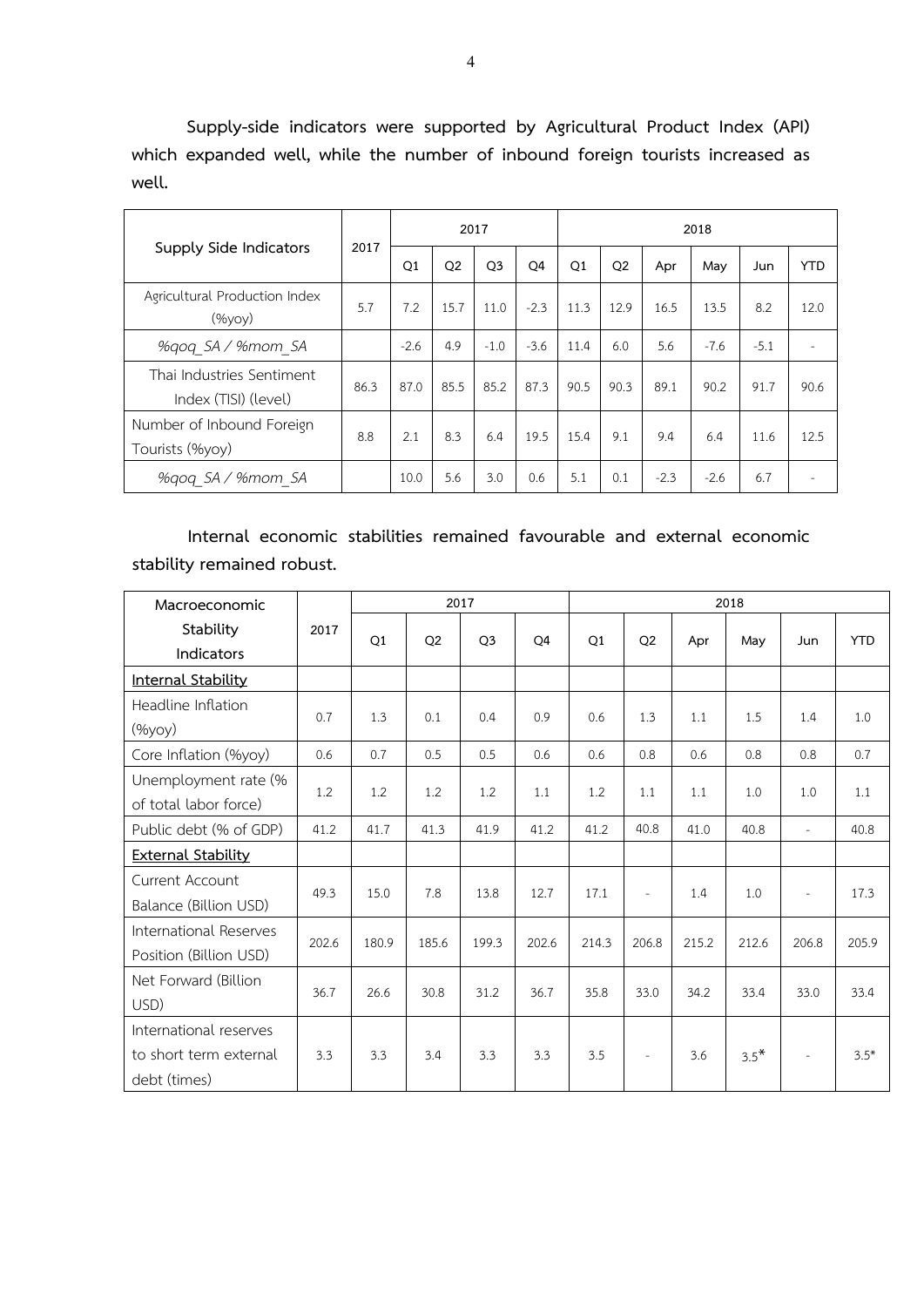**Table 1: Monthly Economic Indicators**

|                                                                                       | 2017           | $Jan-17$        | Feb-17         | Mar-17         | Apr-17          | May 17          | $Jun-17$         | Jul-17                  | Aug-17         | Sep-17          | Oct-17          | Nov-17        | Dec-17           | $Jan-18$       | Feb-18      | Mar-18          | Apr-18        | May-18         | Jun-18        | YTD           |
|---------------------------------------------------------------------------------------|----------------|-----------------|----------------|----------------|-----------------|-----------------|------------------|-------------------------|----------------|-----------------|-----------------|---------------|------------------|----------------|-------------|-----------------|---------------|----------------|---------------|---------------|
| External sector                                                                       |                |                 |                |                |                 |                 |                  |                         |                |                 |                 |               |                  |                |             |                 |               |                |               |               |
| - Dubai crude oil price (US\$/Barrel) /7                                              | 53.2           | 53.7            | 54.4           | 51.2           | 52.3            | 50.             | 46.5             | 47.6                    | 50.2           | 53.             | 55.5            | 60.8          | 61.6             | 66.2           | 62.1        | 62.             | 68.3          | 74.            | 73.6          | 68.0          |
| - Fed funds rate (%) /7                                                               | 00-1.25        | 0.50-0.75       | $0.50 - 0.7$   | $0.75 - 1.00$  | $0.75 - 1.0$    | $0.75 - 1.0$    | 1.00-1.25        | 1.00-1.25               | $1.00 - 1.25$  | $1.00 - 1.25$   | 1.00-1.25       | 1.00-1.25     | $1.00 - 1.25$    | 1.00-1.25      | 1.00-1.25   | $1.50 - 1.75$   | 1.50-1.7      | 1.75-2.0       | $1.75 - 2.00$ | 1.75-2.00     |
| <b>Fiscal sector</b>                                                                  |                |                 |                |                |                 |                 |                  |                         |                |                 |                 |               |                  |                |             |                 |               |                |               |               |
| - Government expenditure (Billion baht) /1                                            | 2890.          | 255.0           | 157.           | 223.6          | 217.2           | 209.            | 224.8            | 256.8                   | 165.           | 211.3           | 428.            | 250.2         | 288.             | 244.6          | 166.0       | 220.            | 246.          | 189.           | 302.          | 2,336.6       |
| $(96y - 0 - y)/1$                                                                     | 3 <sub>1</sub> | $-1.9$<br>229.8 | 41             | $-13.8$        | $-2.9$          | 10 <sub>i</sub> | $-15.1$          | 39.4                    | 41             | $-2$            | $-16$           | 42.4          | $-19.3$          | 41             | 5.          | 43              | 13.5          | $-9.6$         | 34.5          | 3.5           |
| - Budget expenditure (Billion baht) /1<br>$(96v - 0 - v)/1$                           | 2686.6<br>4    | 4.7             | 142.8<br>3.0   | 204.<br>$-9.1$ | 210.1<br>$-0.6$ | 2021<br>14.5    | 212.6<br>$-15.2$ | 251.<br>42.9            | 158.<br>5.5    | 199.2<br>$-1.8$ | 413.5<br>$-2.0$ | 221.2<br>49.0 | 262.6<br>$-14.0$ | 226.8<br>$-13$ | 147.1<br>3( | 198.9<br>$-2.0$ | 236.6<br>12.6 | 172<br>$-14.$  | 286.6<br>34.8 | 2,166.2<br>43 |
| Current expenditure (Billion baht) /1                                                 | 2305.8         | 211.1           | 113.8          | 153.0          | 188.3           | 171.2           | 181.8            | 227.1                   | 126.           | 149.2           | 381.            | 202.1         | 226.8            | 200.4          | 119.0       | 159.            | 211.3         | 142.           | 249.          | 1,893.4       |
| $(96y - 0 - y)/1$                                                                     | 4.1            | 4,4             | 45             | $-14.$         | 11              | 22              | $-14.0$          | 47.5                    | 6.5            | 4.0             | $-33$           | 59.5          | $-13.6$          | $-5.1$         | 4.6         | 4,4             | 12.2          | $-16.$         | 37.3          | 5.0           |
| Capital expenditure (Billion baht) /1                                                 | 380.8          | 18.7            | 29.0           | 51.2           | 21.9            | 30.8            | 30.8             | 24.1                    | 31.5           | 50.0            | 32.2            | 19.1          | 35.8             | 26.5           | 28.1        | 39.             | 25.3          | 29.            | 36.5          | 272.7         |
| $(96y - 0 - y)/1$                                                                     | 4,4            | $-72$           | $-2.8$         | 13.1           | $-13.2$         | $-16.$          | $-21.7$          | 11.2                    | 35             | 5.4             | 17.0            | $-12.1$       | $-16.0$          | 41.6           | $-3.1$      | $-23.5$         | 15.7          | $-3.1$         | 19.           | $-0.7$        |
| - Carry-over budget (Billion baht) /1                                                 | 204            | 25.3            | 15.            | 19.5           | 7.0             | 78              | 12.2             | 50                      | 7(             | 12.0            | 14.0            | 29.0          | 26.3             | 17.            | 18.5        | 21.3            | 9.8           | 17.            | 15.5          | 170.4         |
| $(96y - 0 - y)/1$                                                                     | $-10.7$        | 33.4            | $-30.5$        | 44.            | $-42.0$         | $-39.$          | $-12.6$          | $-37.$                  | $-26.0$        | $-73$           | 11.2            | 6.2           | $-50.1$          | $-29.8$        | 24.4        | 9.6             | 38.8          | 120.1          | 29.8          | $-53$         |
| Supply-side indicators                                                                |                |                 |                |                |                 |                 |                  |                         |                |                 |                 |               |                  |                |             |                 |               |                |               |               |
| Agriculural sector                                                                    |                |                 |                |                |                 |                 |                  |                         |                |                 |                 |               |                  |                |             |                 |               |                |               |               |
| - Agricultural Production Index (%y-o-y) /6                                           | 5.1            | $-8.8$          | 6.0            | 30.8           | 33.1            | 10.8            | 5.0              | 11.9                    | 16.3           | 5.6             | $-1.8$          | $-6.8$        | 5.9              | 14.5           | 7.5         | 12.1            | 16.5          | 13.5           | 82            | 12.0          |
| - Agricultural Price Index (%y-0-y) /6                                                | $-28$          | 15.0            | 12.            | 7.1            | 2.4             | $-3.1$          | $-5.8$           | $-15.1$                 | $-16.$         | $-6.0$          | $-23$           | $-4.9$        | $-10.5$          | $-14.$         | $-13.7$     | $-8.5$          | $-9.3$        | 4.             | $-3.6$        | $-9.2$        |
| - Real farm income (%y-o-y) /14                                                       | 28             | 2.6             | 16.8           | 39.6           | 35.9            | $\delta$ .      | 0.0              | $-5.3$                  | $-2.5$         | $-1.1$          | 45              | $-11.8$       | $-5.7$           | $-2.8$         | $-7.4$      | 1.9             | 4,8           | 6.             | 3.2           | 0.5           |
| - New employment in agricultural sector(%y-o-y) /3                                    | 0.0            | $-1.7$          | 4,0            | 0.8            | 7.0             | 63              | 45               | 0.6                     | 49             | $\overline{0}$  | $-15$           | $-29$         | .74              | 7.0            | 5.4         | 45              | 1.8           | Δ              | 1.8           | 4.1           |
| Industrial sector                                                                     |                |                 |                |                |                 |                 |                  |                         |                |                 |                 |               |                  |                |             |                 |               |                |               |               |
| - Manufacturing Production Index (%y-0-y) /10                                         | 2:             | 1.0             | $-1.6$         | 0.9            | $-1.6$          | 3(              | 1.0              | 4.0                     | 5.6            | 5.3             | 10              | 6.3           | 5.8              | 4.7            | 4.6         | 3.2             | 3.1           | na             | n.a           | 41            |
| - Import value of raw materials in USD (%y-o-y) /1                                    | 18.            | 22.6<br>17.9    | 21.2<br>16.6   | 20.6           | 15.9            | 21<br>17.       | 23.3<br>19.8     | 29.3<br>27.0            | 13.<br>112     | 13.0<br>9.8     | 10.6            | 14.5<br>9.8   | 20.2<br>14.1     | 12.1           | 21.6<br>3.1 | 15.3            | 15.7          | 9.2<br>4.1     | 0.9           | 12.1<br>5.0   |
| - Import volume of raw materials in USD (%y-0-y) /1<br>- Capacity utilization (%) /10 | 14.8<br>67.    | 67.8            | 67.            | 16.6<br>73.9   | 11.7<br>59.4    | 68.             | 66.              | 64.9                    | 67.9           | 68.4            | 0.4<br>65.2     | 69.1          | 67.              | 6.2<br>70.5    | 70.5        | 9.1<br>76.3     | 10.3<br>60.9  |                | $-3($         | 69.6          |
| - New employment in industrial sector(%y-o-y) /3                                      | $-4.0$         | $-5.8$          | $-1.0$         | $-3.8$         | $-11.4$         | $-3$            | $-3.5$           | 62                      | $-1.5$         | 4,4             | $-76$           | 0.8           | 0.2              | $-5/$          | $-3.7$      | $\hat{v}$       | $-0.9$        | na<br>$0.$     | n.a<br>3.5    | $-1.1$        |
| - Thai Industrial Sentiment Index (Index) /9                                          | 86.3           | 87.2            | 86.2           | 87.5           | 86.4            | 85.5            | 84.1             | 83.9                    | 85.0           | 86.7            | 85.5            | 87.0          | 89.              | 91.0           | 89.9        | 90.             | 89.1          | 90.            | 91.7          | 90.6          |
| Service sector                                                                        |                |                 |                |                |                 |                 |                  |                         |                |                 |                 |               |                  |                |             |                 |               |                |               |               |
| - No. of foreign tourists (Million persons) /11                                       | 35.0           | 6.7             | $-3.0$         | 2.8            | 7.6             | 53              | 11.9             | 4.7                     | 8.7            | 5.1             | 20.5            | 23.2          | 15.5             | 10.9           | 19.3        | 16.3            | 9.4           | 6.             | 11.6          | 19.5          |
| $(96y-c-y)/14$                                                                        | 8.8            | 83              | $-5.1$         | 4.0            | 3.7             | $-0.2$          | 20               | 0.2                     | 16             | $-0.5$          | 1.6             | $-0.8$        | 2.0              | 32             | 11          | 1.4             | $-23$         | $-2.6$         | $6.7\,$       | 125           |
| - New employment in service sector(%y-o-y) /3                                         | 0.8            | 20              | 7.4            | 0.6            | 1.6             | $\theta$        | $-0.4$           | 0.3                     | $-0.6$         | $-1.0$          | 20              | 22            | $\theta$         | $-23$          | $-1.7$      | $-3.3$          | 0.4           |                | $-2.5$        | $-13$         |
| Demand-side indicators                                                                |                |                 |                |                |                 |                 |                  |                         |                |                 |                 |               |                  |                |             |                 |               |                |               |               |
| Private consumption indicators                                                        |                |                 |                |                |                 |                 |                  |                         |                |                 |                 |               |                  |                |             |                 |               |                |               |               |
| - Value added tax at constant price (%y-o-y) /1                                       | 3.8            | 1.9             | 3.4            | $-4.6$         | $-2.6$          | 7.6             | $-1.1$           | $-3.6$                  | 14.7           | 2.0             | 7.6             | $-26$         | 4.8              | 6.9            | 73          | 4.6             | 7.0           | $\overline{4}$ | 6.5           | 5.1           |
| - Import volume of consumer goods in USD (%y-o-y) /1                                  | 4.7            | 4.0             | 13             | $-4.0$         | $-2.8$          | 10.             | 21               | 1.6                     | 6.0            | 8.4             | 6.1             | 11.9          | 11.9             | 15.7           | 9.3         | $-1.8$          | 17.5          | 7.1            | $10.5\,$      | 9.5           |
| - Sales of passenger cars (%y-o-y)/14                                                 | 23.7           | 23.5            | 49.8           | 40.9           | 23.2            | 4t              | 15.6             | 10.0                    | 85             | 14.5            | 24.3            | 34.9          | 40.              | 27.3           | 10.9        | 3.8             | 17.2          | 26.8           | 26.2          | 17.9          |
| - Sales of motorcycles (%y-o-y)/13                                                    | 45             | $-6.2$          | 14.            | 3.0            | 16.3            | 15.             | $-2.6$           | 8.1                     | $-52$          | 0.7             | 6.6             | 10.1          | 1.9              | 35             | $-5.3$      | $-29$           | $-3.1$        | $-12$          | $-1.0$        | $-3.8$        |
| - Consumer Confidence Index (Index) /5                                                | 64.            | 63.1            | 64.3           | 65.1           | 65.4            | 64.3            | 63.4             | 62.2                    | 62.0           | 62.5            | 64.1            | 65.2          | 66.2             | 67.            | 66.2        | 66.8            | 67.8          | 66.9           | 67.5          | 67.1          |
| Private investment indicators                                                         |                |                 |                |                |                 |                 |                  |                         |                |                 |                 |               |                  |                |             |                 |               |                |               |               |
| - Import volume of capital coods in USD (%y-o-y) /1                                   | 16.            | $-223$          | 20.5           | 9.7            | 8.5             | 13.             | 72               | 8.2                     | 5.4            | 11.4            | 4,8             | 9.2           | 45               | 30.4           | 1.8         | $-1.0$          | 3.5           | 73             | 6(            | 73            |
| - Sales of commercial cars (%y-o-y)/14                                                | 7.5            | 45              | 63             | 5.0            | 10.1            | $\cdot$         | 0.5              | 5.8                     | 58             | 26.6            | 6.1             | 12.5          | 9.5              | 10.2           | 9.9         | 17.5            | 30.6          | 28.1           | 25.6          | 20.2          |
| - Total taxes collected from real estate transaction (%v-o-y) /1                      | $-0.5$         | $-123$          | $-10.0$        | $-8.0$         | $-50.3$         | 44,6            | 21.1             | 24.1                    | 2 <sup>3</sup> | 13.3            | 55              | 5.4           | 0.1              | 23.8           | 15.2        | 9,2             | 25.5          | 14.            | 9.0           | 15.0          |
| - Domestic cement sales (%y-o-y) /2                                                   | 13             | 20              | 0.1            | $-0.3$         | $-0.9$          | $-5.1$          | 13               | 0.5                     | 6.1            | 4.9             | 0.4             | 6.4           | 3.0              | 11             | $-0.4$      | 3.8             | 0.0           | 8.             | 3.0           | 27            |
| International trade indicators                                                        |                |                 |                |                |                 |                 |                  |                         |                |                 |                 |               |                  |                |             |                 |               |                |               |               |
| - Exports (Billion USD): custom basis                                                 | 236.7          | 17.1            | 18.5<br>.29    | 20.9<br>90     | 16.9            | 19.9            | 20.3             | 18.9<br>10 <sub>5</sub> | 21.2           | 21.8            | 20.1            | 21.4          | 19.              | 20.1           | 20.4        | 22.0            | 18.9          | 22.<br>11      | 21.8          | 125.8         |
| $(96v - 0 - v)/4$<br>- Export price (%y-o-y)/4                                        | 9.9<br>3.6     | 8.9<br>3.7      | 3.3            | 3.3            | 8.0<br>3.3      | 12.9<br>25      | 10.9<br>23       | 2.5                     | 14.0<br>4(     | 12.3<br>4.2     | 12.<br>4.0      | 13.4<br>4.8   | 8.5<br>4,4       | 17.6<br>4.8    | 10.5<br>4.7 | 70<br>4.8       | 12.4<br>4.7   | 4.6            | 82<br>42      | 11.0<br>4.6   |
| - Export volume (%y-o-y)/14                                                           | 6.1            | 5.1             | 4.6            | 5.5            | 4.6             | 7.8             | 8.4              | 7.8                     | 8,4            | 7.8             | 8.4             | 12.2          | 3.9              | 12.2           | 7.4         | 2.1             | 7.4           | 6.1            | 3.8           | 6.1           |
| - Imports (Billion USD): custom basis                                                 | 2228           | 16.2            | 16.1           | 19.1           | 16.7            | 18.5            | 18.2             | 18.9                    | 19.8           | 18.4            | 19.8            | 20.2          | 19.9             | 20.2           | 20.2        | 10.5            | 20.2          | 21.            | 20.2          | 122.4         |
| (%у-о-у)/4                                                                            | 14.            | 4.9             | 12.5           | 18.1           | 12.5            | 17.9            | 12.9             | 17.9                    | 13.2           | 9.4             | 13.2            | 24.5          | 16.1             | 24.5           | 21.3        | 6.8             | 21.3          | 15.6           | 10.8          | 15.6          |
| - Import price (%y-o-y)/4                                                             | 5.5            | 8.3             | 6.2            | 7.0            | 6.2             | 33              | 3.0              | 3.3                     | 4,4            | 4,5             | 4,4             | 6.7           | 6.6              | 6.7            | 6.4         | 6.8             | 6.4           | 6.5            | 7.8           | 6.9           |
| - Import volume (%y-o-y) /14                                                          | 8.7            | $-32$           | 5.9            | 10.4           | 5.9             | 14.             | 9.6              | 14.1                    | 8/             | 4.7             | 8.4             | 16.7          | 9.0              | 16.7           | 14.0        | 3.5             | 14.0          | 8.             | 28            | 8.2           |
| - Trade balance (Billion USD): custom basis/4                                         | 13.5           | 0.9             | $\overline{1}$ | 1.8            | 0.2             | $\overline{1}$  | 1.9              | 0.1                     | 23             | 3.4             | 0.2             | 1.9           | 0.2              | $0.1$          | 0.8         | 13              | $-1.3$        | 12             | 1.6           | 3.5           |
| External economic stability                                                           |                |                 |                |                |                 |                 |                  |                         |                |                 |                 |               |                  |                |             |                 |               |                |               |               |
| - Average exchange rate (Baht/USD) /2                                                 | 31.0           | 35.2            | 34.9           | 34.5           | 34.6            | 34.             | 34.0             | 33.3                    | 33.2           | 33.4            | 33.2            | 32.6          | 32.              | 31.4           | 31.5        | 31.2            | 31.5          | 32.1           | 33.2          | 31.8          |
| - Current account (Billion USD)/2                                                     | 49.            | 5.3             | 6.0            | 3.7            | 2.7             | $\mathbf{1}$    | 42               | 2.8                     | 4,7            | 6.3             | 3.1             | 4.8           | 3.0              | 45             | 5.4         | 5.0             | 1.4           | 11             | n.a.          | 17.3          |
| - International reserves (Billion USD)/2                                              | 202.6          | 179.2           | 183.0          | 180.9          | 184.5           | 184.            | 185.6            | 190.4                   | 196.9          | 199.3           | 200.5           | 203.1         | 202.6            | 214.7          | 212.7       | 215.6           | 215.2         | 212.6          | 206.8         | 206.8         |
| - Net Forward Position (Billion USD)/2                                                | 36.            | 23.6            | 22.9           | 26.6           | 27.4            | 30.8            | 31.3             | 30.8                    | 30.9           | 31.2            | 30.3            | 33.0          | 36.1             | 34.8           | 36.1        | 35.8            | 34.2          | 33.0           | 33(           | 33.0          |
| Internal economic stability                                                           |                |                 |                |                |                 |                 |                  |                         |                |                 |                 |               |                  |                |             |                 |               |                |               |               |
| - Unemployment rate (%) /3                                                            | 12             | 12              | 1.1            | 13             | 12              | 13              | 1.1              | 12                      | -1.1           | 12              | 13              | 1.1           | 1.0              | 13             | 13          | $12$            | 1.1           | 11             | 1.0           | 11            |
| - Producer Price Index (%yoy)/4                                                       | 0.7            | 3.1             | 3.9            | 2.6            | 1.7             | $-0.2$          | $0.1$            | $-1.3$                  | $-0.6$         | 0.5             | 0.1             | 0.5           | $-0.6$           | $4.1\,$        | $-1.9$      | $-1.4$          | $-0.8$        | 0.1            | 18            | $-0.5$        |
| - Headline inflation (%yoy)/4                                                         | 0.1            | 1.6             | 14             | 0.8            | 0.4             | 0.0             | 0.0              | 0.2                     | 0.3            | 0.9             | 0.9             | 1.0           | 0.8              | 0.7            | 0.4         | 0.8             | 1.1           | 15             | 1.4           | 1.0           |
| - Core inflation (%yoy)/4                                                             | 0.6            | 0.7             | 0.6            | 0.6            | 0.5             | 05              | 0.4              | 0.5                     | 0.5            | 0.5             | 0.6             | 0.6           | 0.6              | 0.6            | 0.6         | 0.6             | 0.6           | 0.8            | 0.8           | 0.7           |
| - Public debt to GDP (%) /1                                                           | 41.8           | 41.5            | 41.5           | 41.7           | 42.2            | 426             | 41.3             | 41.4                    | 41.5           | 41.9            | 412             | 41.2          | 41.2             | 41.5           | 41.4        | 41.2            | 41.0          | 40.8           | n.a           | 40.8          |
| 1 /Data from Ministry of Finance                                                      |                |                 |                |                |                 |                 |                  |                         |                |                 |                 |               |                  |                |             |                 |               |                |               |               |
| 2/Data from Bank of Thailand                                                          |                |                 |                |                |                 |                 |                  |                         |                |                 |                 |               |                  |                |             |                 |               |                |               |               |
| 3/Data from National Statistic Office                                                 |                |                 |                |                |                 |                 |                  |                         |                |                 |                 |               |                  |                |             |                 |               |                |               |               |
| 4/Data from Ministry of Commerce                                                      |                |                 |                |                |                 |                 |                  |                         |                |                 |                 |               |                  |                |             |                 |               |                |               |               |
| 5/Data from University of Thai Chamber of Commerce                                    |                |                 |                |                |                 |                 |                  |                         |                |                 |                 |               |                  |                |             |                 |               |                |               |               |
| 6/Data from Office of Agricultural Economics                                          |                |                 |                |                |                 |                 |                  |                         |                |                 |                 |               |                  |                |             |                 |               |                |               |               |
| 7 /Data from Reuters                                                                  |                |                 |                |                |                 |                 |                  |                         |                |                 |                 |               |                  |                |             |                 |               |                |               |               |